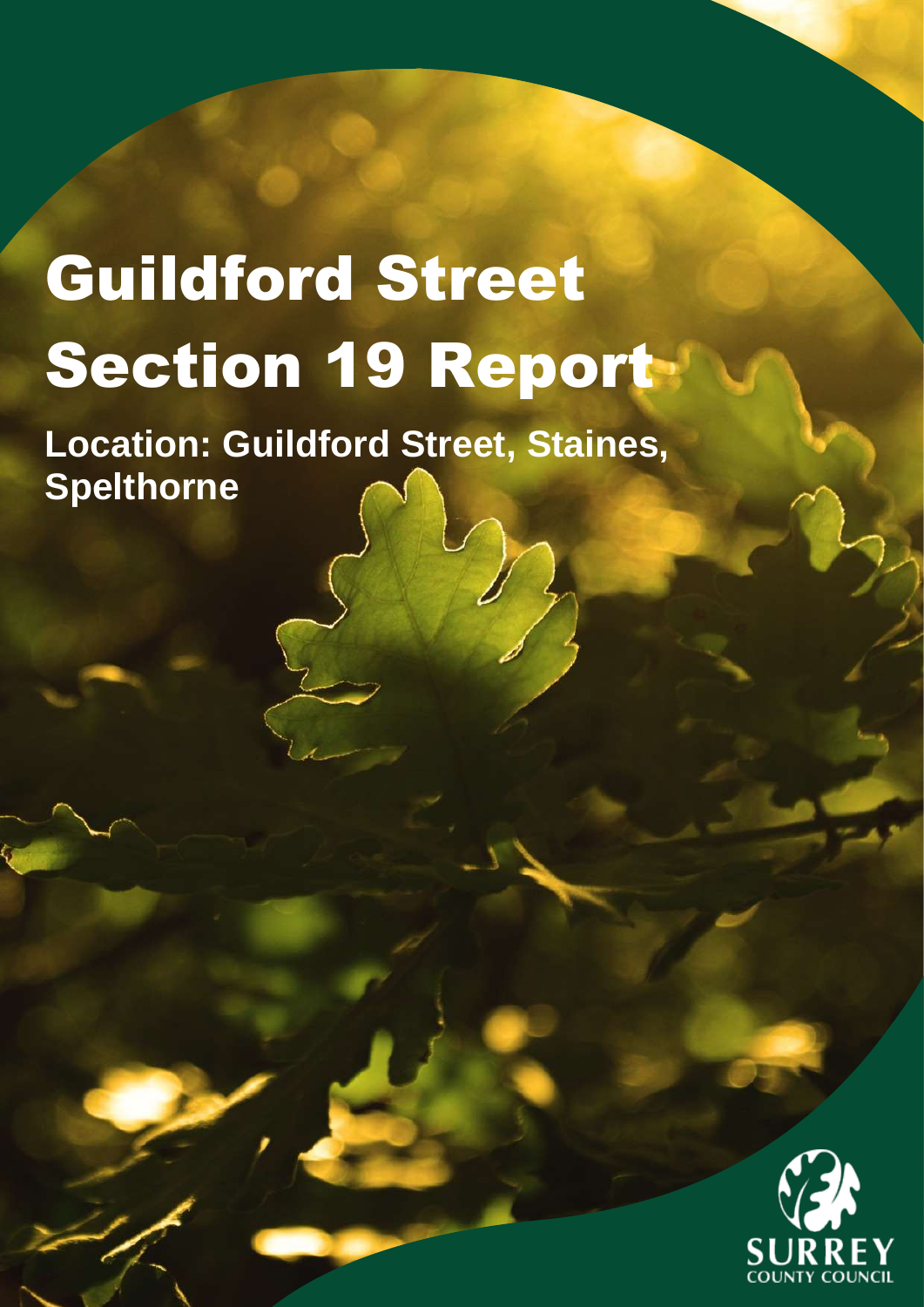# <span id="page-1-0"></span>**Contents**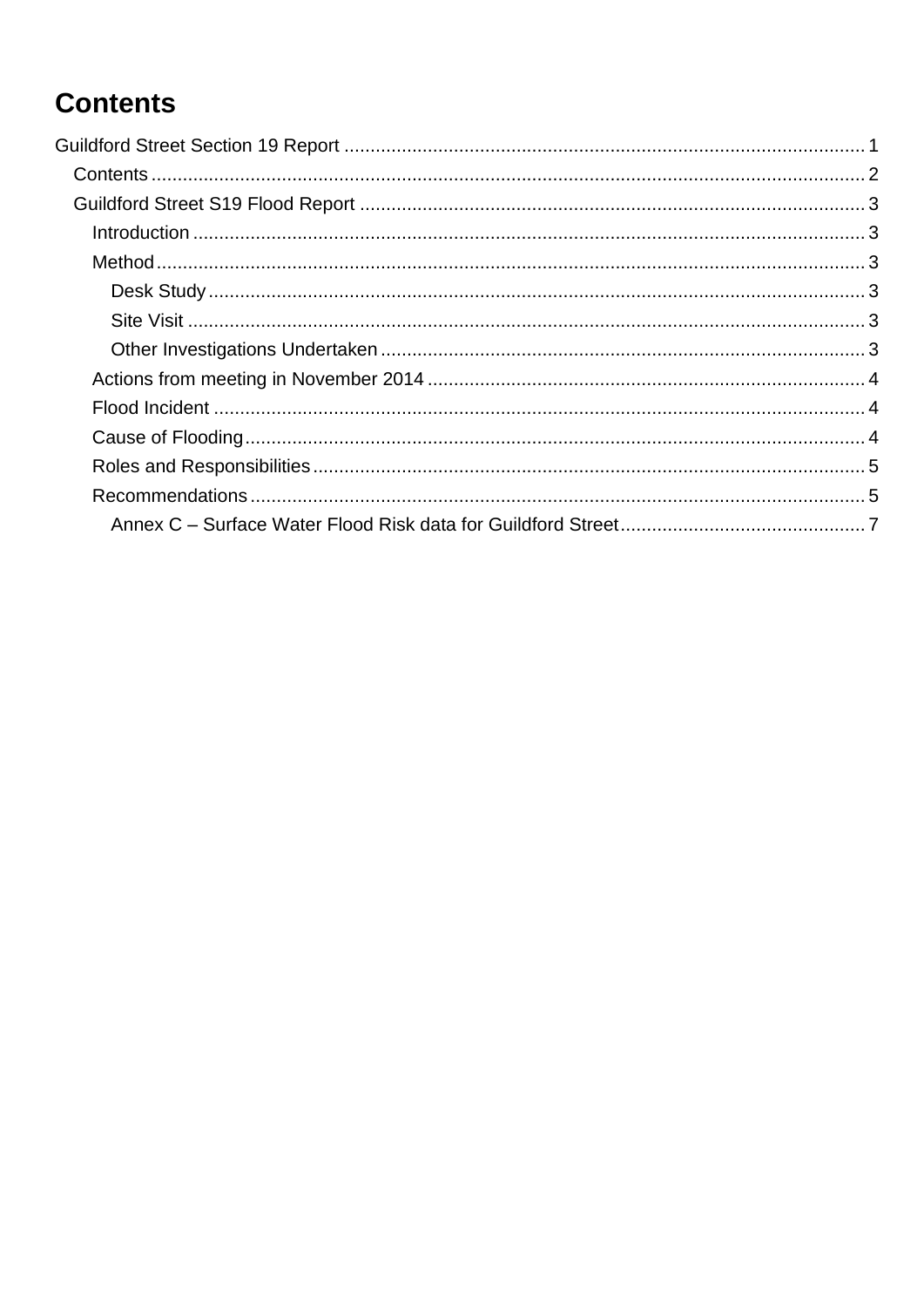## <span id="page-2-1"></span><span id="page-2-0"></span>**Guildford Street S19 Flood Report Introduction**

This report details the flooding that occurred at Guildford Street, Staines during Storm Christoph between 28<sup>th</sup> January and the 3<sup>rd</sup> February. This report will describe the flooding, causes of the flooding and explain which risk management authorities have responsibilities related to the flooding at Guildford Street. Recommendations will then also be made for the various risk management authorities to consider.

## <span id="page-2-2"></span>**Method**

This investigation has been undertaken using desk and site-based studies to better understand the potential causes of the flooding which occurred at the end of January 2021. Following these studies, meetings were held with other Risk Management Authorities (RMAs) including Thames Water, Spelthorne Borough Council and Surrey County Council Highways to understand what other works and investigations have been undertaken since the flood event and historic flooding in this location.

#### <span id="page-2-3"></span>**Desk Study**

A review of the available data was undertaken and can be seen compiled below for the site.

The site is located in Staines, Spelthorne approximately 250m east of The River Thames and approximately 380m west of Sweep's Ditch. Guildford Street is a cul-de-sac situated east off Laleham Road. Residential properties run parallel to the road to the north and south. At the eastern end of the road there is a large communal allotment garden.

A review of GIS data was carried out for this area and found that a low point exists on Guildford Street, between 14 and 24 Guildford Street, which is vulnerable to a 1 in 30 year flood event with most of the road being susceptible to the 1 in 100yr flood event. Photos provided by residents show that this is where water pooled.

There is limited drainage on the road, with the surface mapped surface water system being gullies along the road and a soakaway outside number 11. The only other drainage system is a Thames Water foul sewer which runs west along Guildford Street before meeting the main trunk main to the north of the properties on the northern side of Guildford Street.

#### <span id="page-2-4"></span>**Site Visit**

A site visit was carried out on Guildford Street to observe the site and determine if there were additional features to those mapped that are visible upon inspection. On this visit, notes and photos were taken both on Guildford Street and from within the allotments. This was to inspect gullies and the location of manholes which may indicate the location of drainage features in the area. This was also an opportunity to speak with some of the affected residents to understand their views of the flooding.

#### <span id="page-2-5"></span>**Other Investigations Undertaken**

As part of the recovery from the event, Thames Water undertook an investigation of the foul sewer to determine if there was any damage to their line or whether surface water was finding its way in from the surface water drainage into the foul sewer. The investigation found that it is likely that water entered the foul system through joins in the pipe and a hole in a lateral coming from one on the properties on Guildford Street,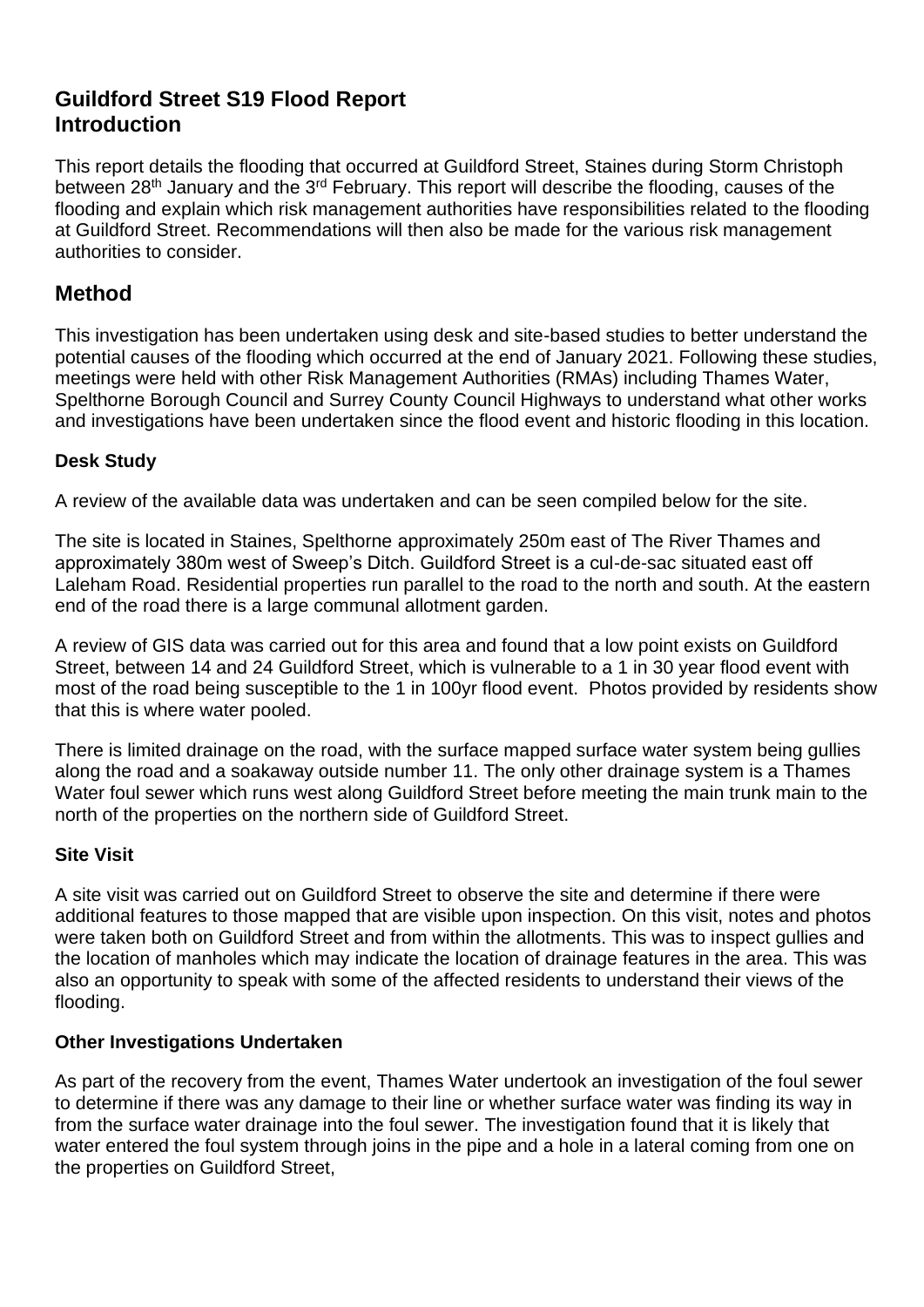# <span id="page-3-0"></span>**Actions from meeting in November 2014**

A multi-agency meeting was held on 7<sup>th</sup> November 2014 following large scale flooding in the winter of 2013/14 where several actions were identified to be considered.

A number of these actions were about the soakaway outside of number 11 Guildford Street. These were to inspect the soakaway and determine if a new soakaway was needed. An investigation was undertaken following this meeting. The soakaway was found to be old but in good condition and as such was not in need of being replaced.

The other action for Surrey County Council was to resurface the road. The Maintenance Engineer has confirmed this work was done in the next financial year.

# <span id="page-3-1"></span>**Flood Incident**

Flooding occurred on Guildford Street in Staines and was reported to Surrey County Council on 4<sup>th</sup> February 2021. This was also reported to Thames Water on 5<sup>th</sup> February 2021. The flooding happened to the middle of the road and stretched to the entrance to the allotments east of Guildford Street. This water was contaminated with foul sewage and coincided with residents being unable to flush toilets indicating the water had gotten into the foul sewer.

The area flooded was the highway at the centre of Guildford Street, the same area shown on Annex A as the area at risk of surface water flooding. This water remained for approximately 4 weeks with foul contamination.

While the flood water was in situ, Thames Water pumped water from the pooling area and provided toilet facilities for those whose facilities were impacted. As water was pumped away, it was reported that water would soon fill up again. Pumping was reported to be more effective nearer the allotments rather than the low point outside number 14 Guildford Street. This work and presence remained at Guildford Street until 3<sup>rd</sup> March where flood water had receded.

# <span id="page-3-2"></span>**Cause of Flooding**

The underlying bedrock geology in the Staines area is the London Clay. On top of the clay there is a thin veneer of superficial river gravel deposits called the Shepperton Gravels. Local borehole records indicate that in this area the thickness of the gravels is commonly 7m.

In general, water is unable to infiltrate into the impermeable London Clay. The gravels lying on top of the clay allow groundwater to accumulate in the spaces between the gravel particles, analogous to water being stored in a sponge.

There is a complex interaction between rainfall, surface water, local groundwater and river levels. In general, prolonged or high rainfall accumulations in the winter months result in recharge of the underlying local groundwater in the gravels. There is also a hydraulic link of the local groundwater to the River Thames. When the river levels are high then the groundwater level is similar. Over a period of prolonged winter rainfall, high river levels coupled with high groundwater levels result in surface water ponding and flooding in low lying areas as surface water cannot drain away.

Due to the proximity with the River Thames the geology in large parts of Spelthorne including Staines, has superficial River Terrace Deposits. This means that when the River Thames is high, water flows through the ground easily. When the Thames is higher than ground level, groundwater will be at the same level, meaning that lower lying land will experience groundwater coming to the surface. In the case of Guildford Street, the Thames is only 280 meters from the area that flooded. Rising groundwater will have filled the capacity of the soakaway on Guildford Street. With the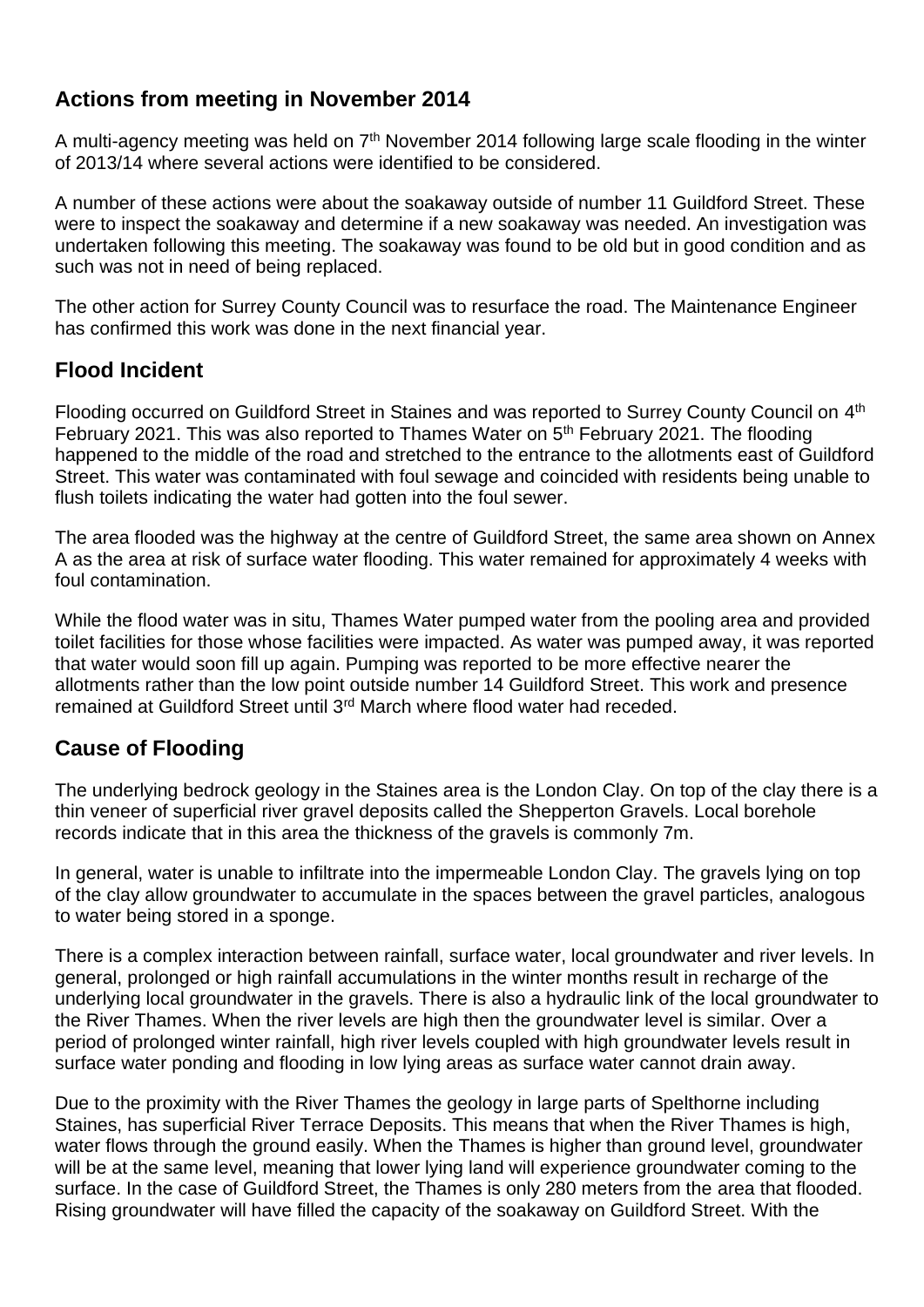storage capacity of the soakaway reduced, surface water falling on the highway cannot drain away. As such, it will flow overland and pool at the low point as shown on the surface water flood risk map in Annex C.

Evidence for the driving factor behind the flooding being high groundwater is that river levels at the time of the flooding were abnormally high at 4.3 meters on the 3<sup>rd</sup> February 2021 compared to 3.2 meteres when the storm started on the  $28<sup>th</sup>$  January.

This river level data can be viewed through the link below.

[Monitoring Station Information for Staines | Flood Assist Insurance](https://floodassist.co.uk/river-data/gauges/surrey/2900th-level-stage-i-15_min-masd/staines)

The foul contamination of the flood water was caused by a combination of groundwater ingress into the foul sewer and a hole in a lateral from a property. The foul sewer experienced water ingress as groundwater levels were higher than the invert levels of the sewer. Groundwater entered the foul sewer through joins and small cracks in the sewer however this is quite common in cases of high groundwater. An investigation following the flooding event found a hole in the foul sewer lateral near the manhole in the front garden of 21 Guildford Street. Water likely seeped through this hole through the ground allowing more clean water than normal into the foul sewer, exceeding its capacity quicker. The hole has now been repaired with the lateral being lined.

### <span id="page-4-0"></span>**Roles and Responsibilities**

Surrey County Council are responsible to maintaining the highway drainage including gullies and soakaways to ensure they are functioning correctly. There is no responsibility to improve the drainage.

Thames Water have a responsibility to maintain their sewer and ensure any damages have been repaired. This has already been undertaken with investigations and repair work to the lateral at number 21 Guildford Street.

#### <span id="page-4-1"></span>**Recommendations**

The following options should be examined by the risk management authorities and residents to be assessed for their feasibility and financial viability. These should be considered as part of an adaptation to the catchment rather than specific intervention which will remove this surface water flow route. Recommendations are not instructions and need to be examined by the relevant Risk Management Authority or individual.

- Further survey work should be undertaken on the highway drainage system on Guildford Street and nearby roads to determine the flow routes and connectivity of the drainage network. The survey should also determine whether there is a surface water flow route through the allotments. This survey should then be recorded onto Kaarbontech - **Surrey County Council Local Highway Office**
- Further investigation into the foul network to determine other connections there are from local surface water drainage – **Thames Water**
- Monitor how frequently the highway drainage system surcharges to determine if a more formal connection to take surface water away is needed – **Led by Surrey County Council Highways but Thames Water involved in conversations.**
- Monitor levels in the foul sewer through the use of an observational manhole to see how levels react to different conditions – **Thames Water**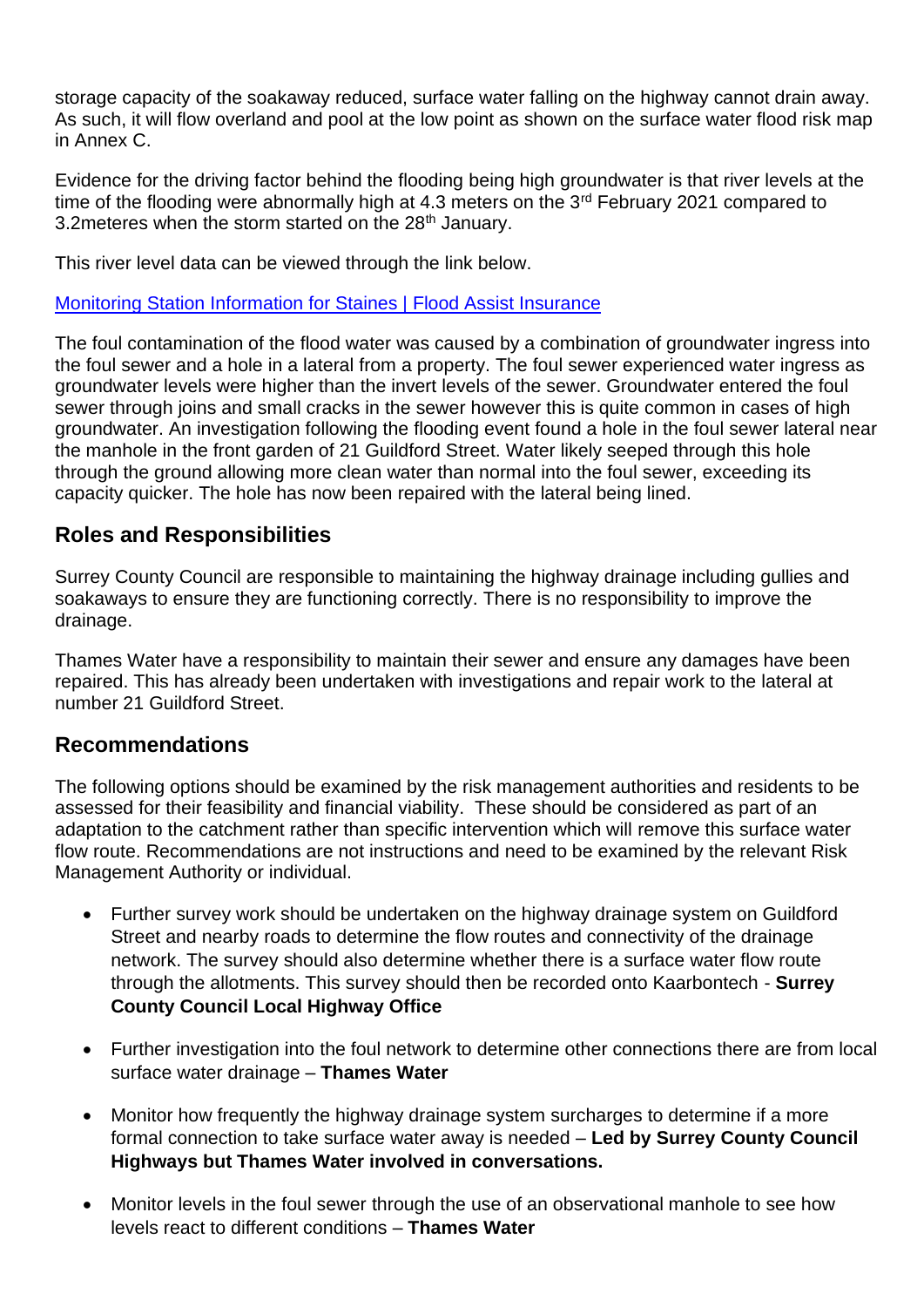- Disconnect any surface water connections to the foul sewer using storage features such as planters where possible to reduce the amount of clean water going into the foul network and making the foul network more resilient to these types of flooding event – **Surrey County Council and Thames Water**
- Residents should investigate property resilience measures to lessen the impact of any future event – **Homeowners/Surrey County Council**
- Clear communication to residents with regard to what support is available during a flood event with the most relevant contact phone numbers for the different authorities who are involved – **Spelthorne Borough Council**